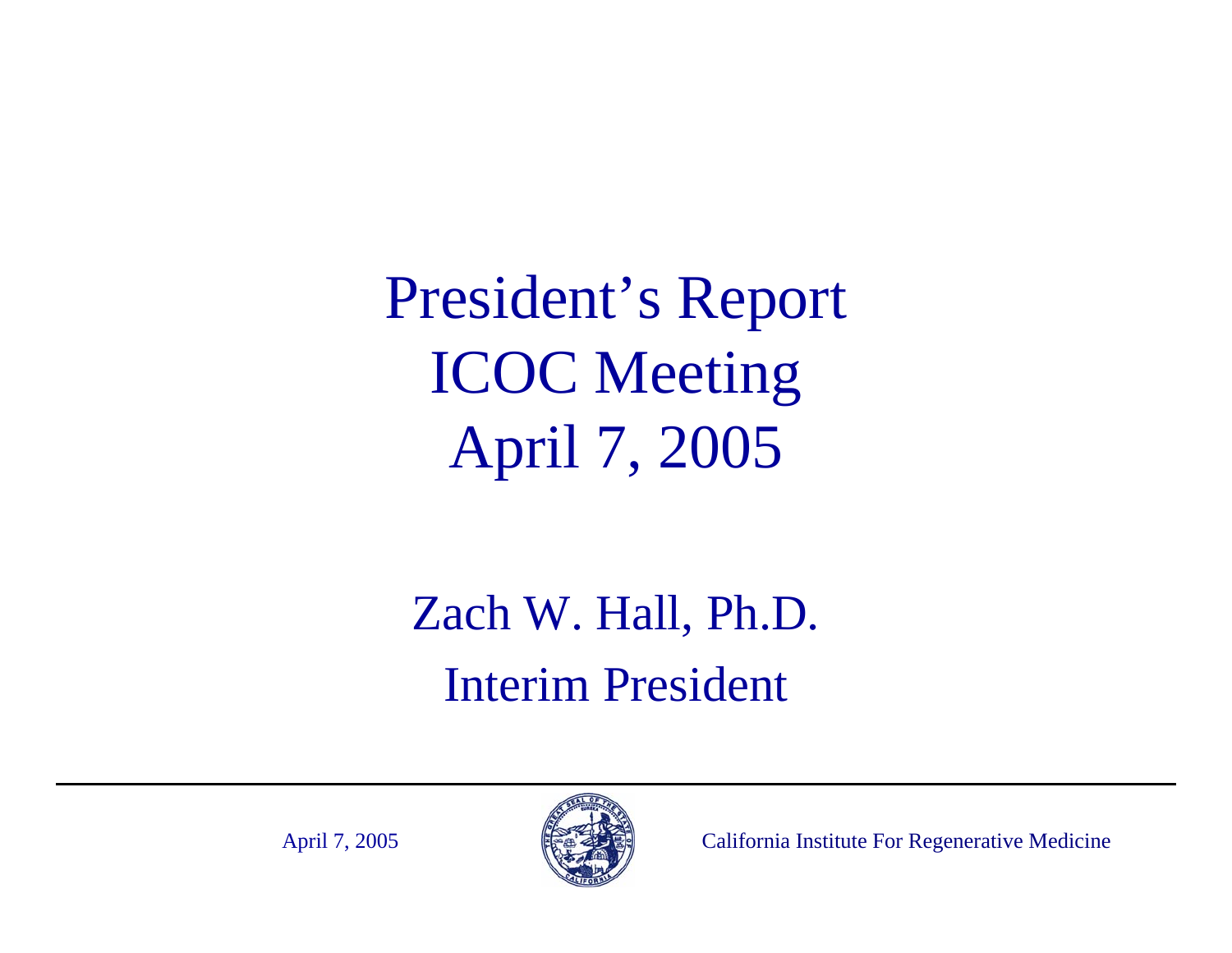## Activities

- Internal Organization
	- Organization chart
	- Hires
	- Consultants
- Outreach to scientific community
- Scientific planning
- Budget planning

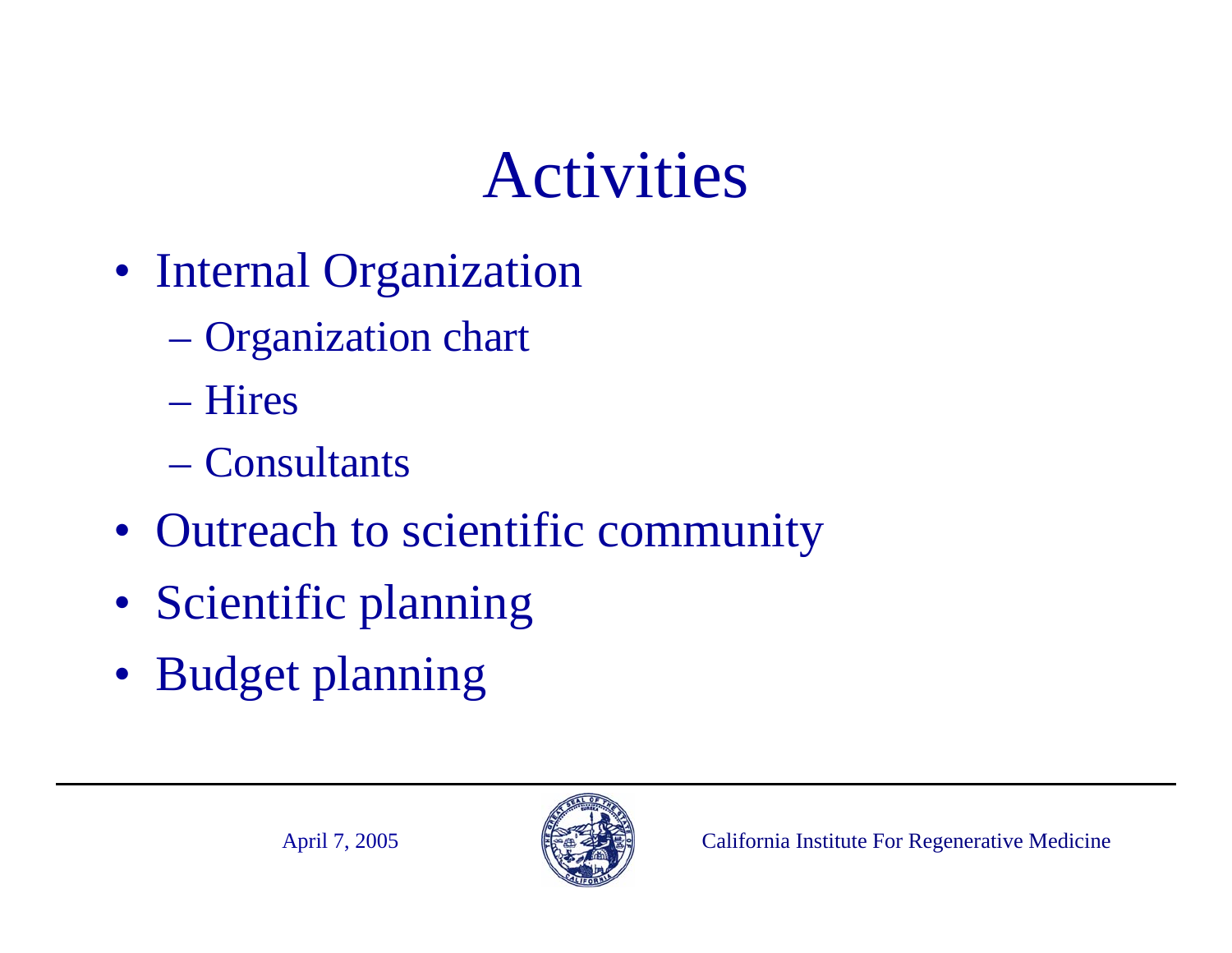#### Organization Chart

California Institute for Regenerative Medicine

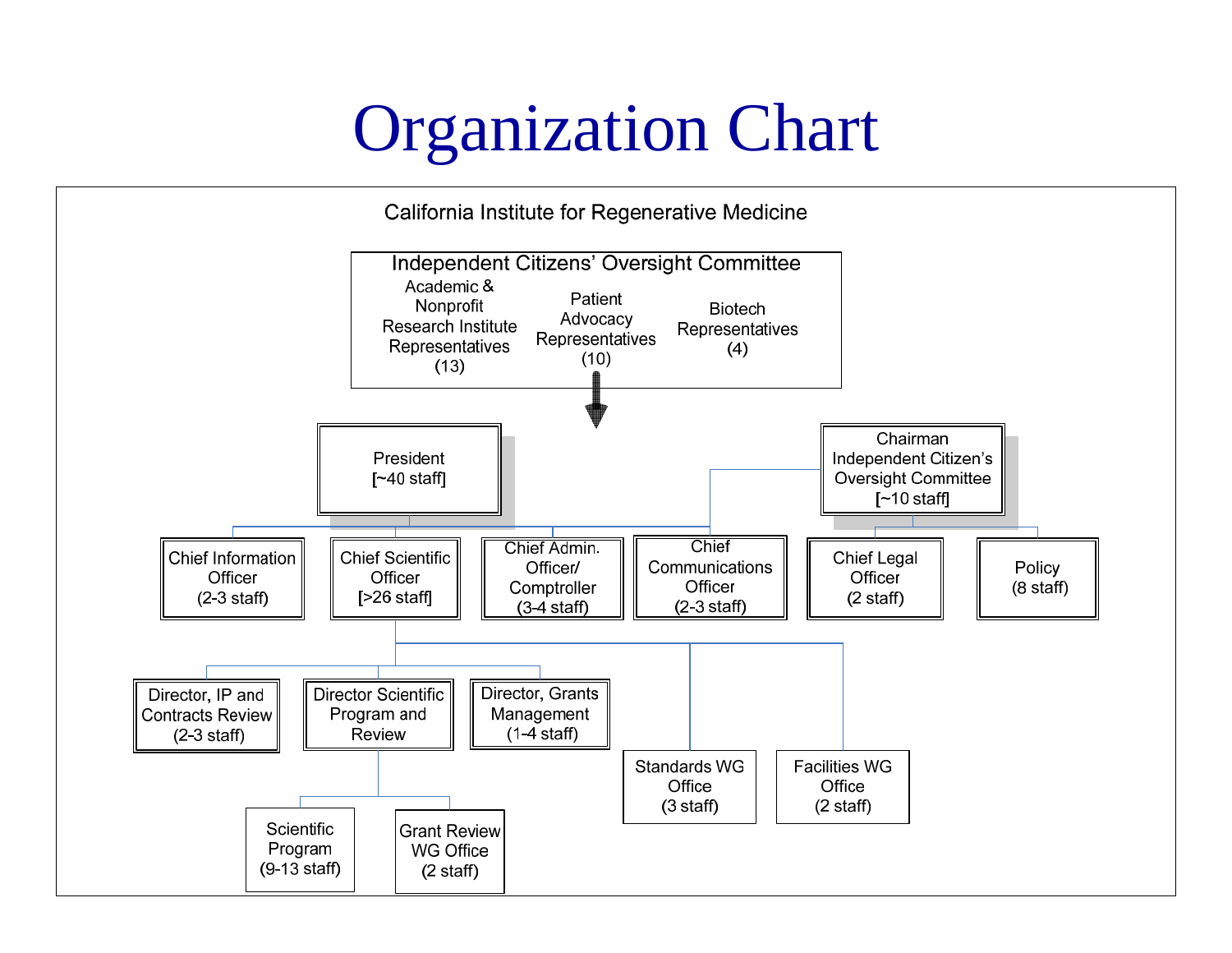### Immediate Needs

- Scientific Program and Review personnel
- Grants Management
- Information Technology
- Human Resources
- Director, Office of Communications

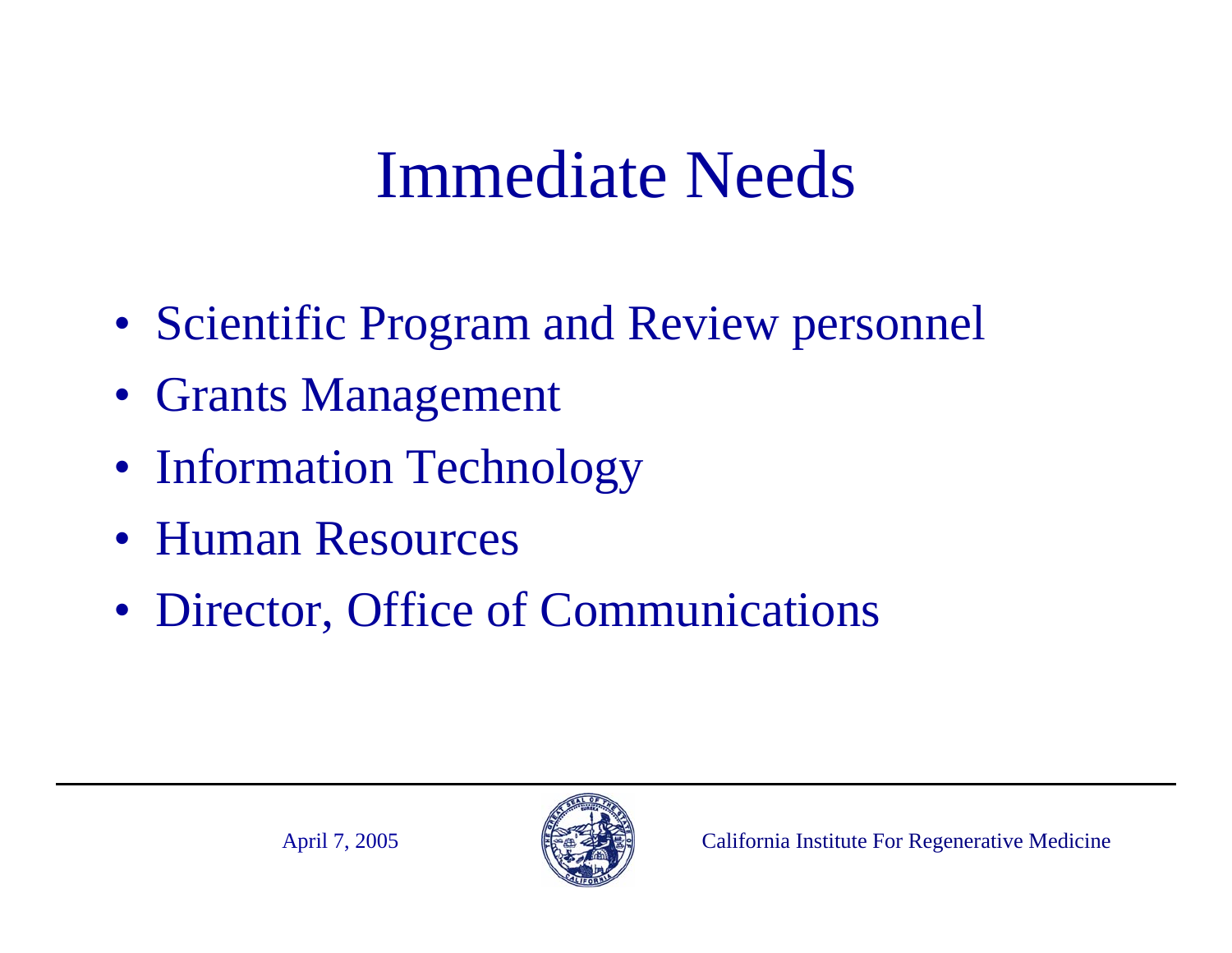### Director, Scientific Program and Review

#### **Dr. Arlene Chiu**

- •Developmental neurobiologist
- $\bullet$ NIH-funded researcher at City of Hope
- •Head, NINDS Stem Cell and Spinal Cord Research Program
- • 2004 NIH Director's award for "outstanding contributions to development of stem cell research at NIH"
- •Deputy Director, Office of Research Administration, NIBIB

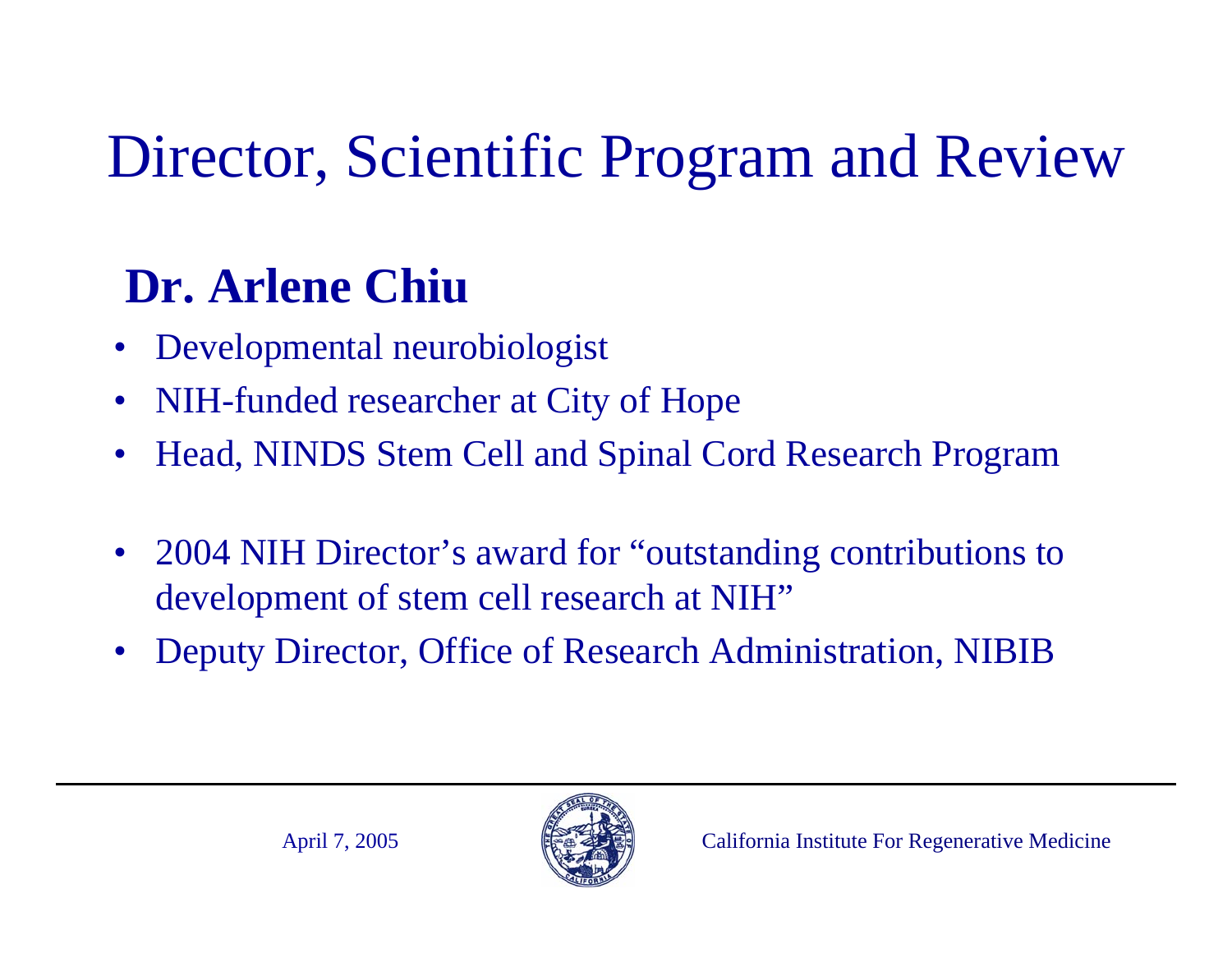### **Consultants**

- **Constance Atwell, Ph.D.**
	- Scientific Program and Review
- **LMI, Government Consultants (non-profit), Ellen Angus/Diana Jaeger**
	- Write CIRM Grants Management Policy
- **Diane Watson**
	- Establish CIRM Grants Management Office

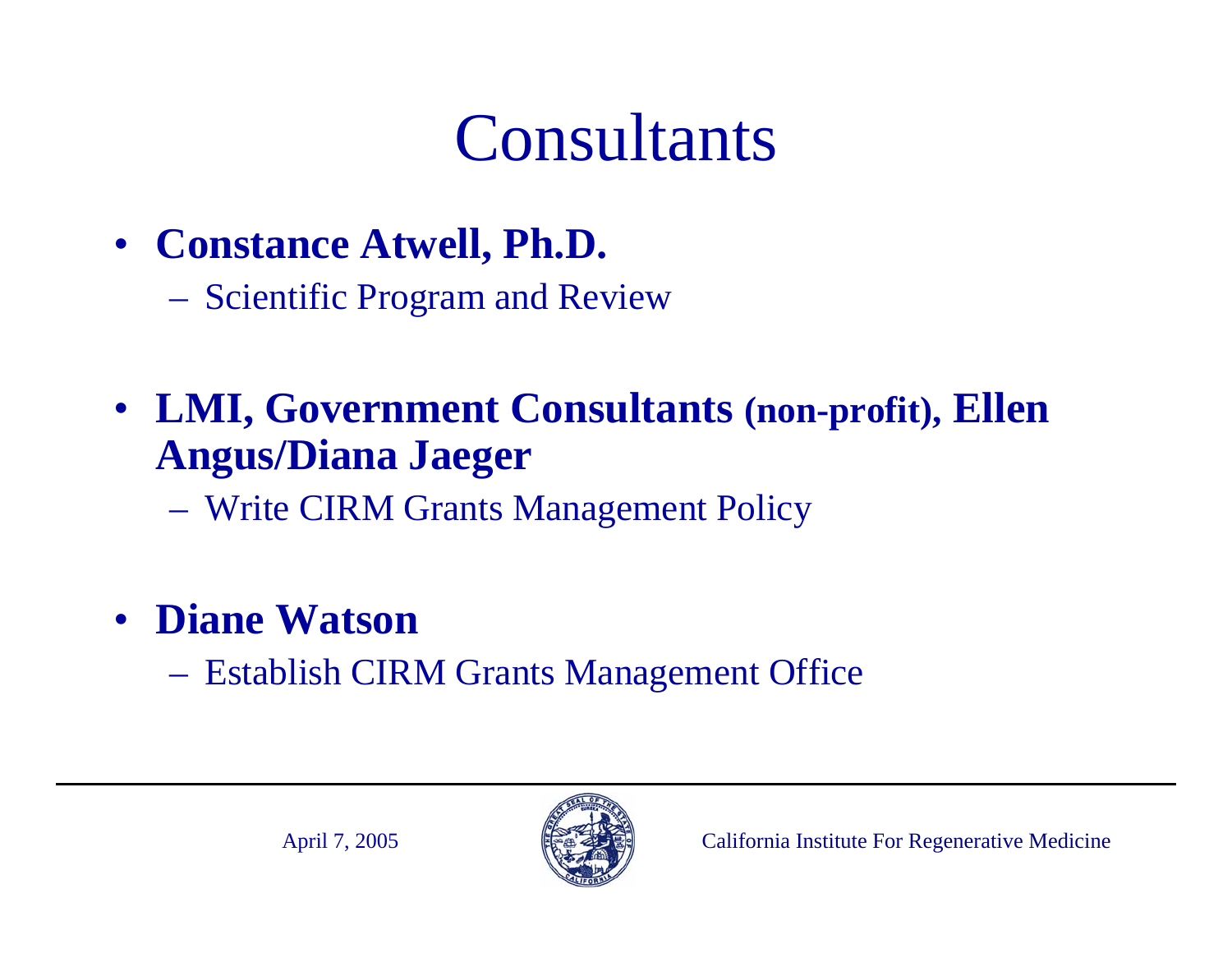# Other staffing

• HR: **Alexandra Campe,** – on loan from UCSF Human Relations

• IT: **David Kingsbury, Ph.D**., consultant  $\mathcal{L}_{\mathcal{A}}$ pro bono, Moore Foundation

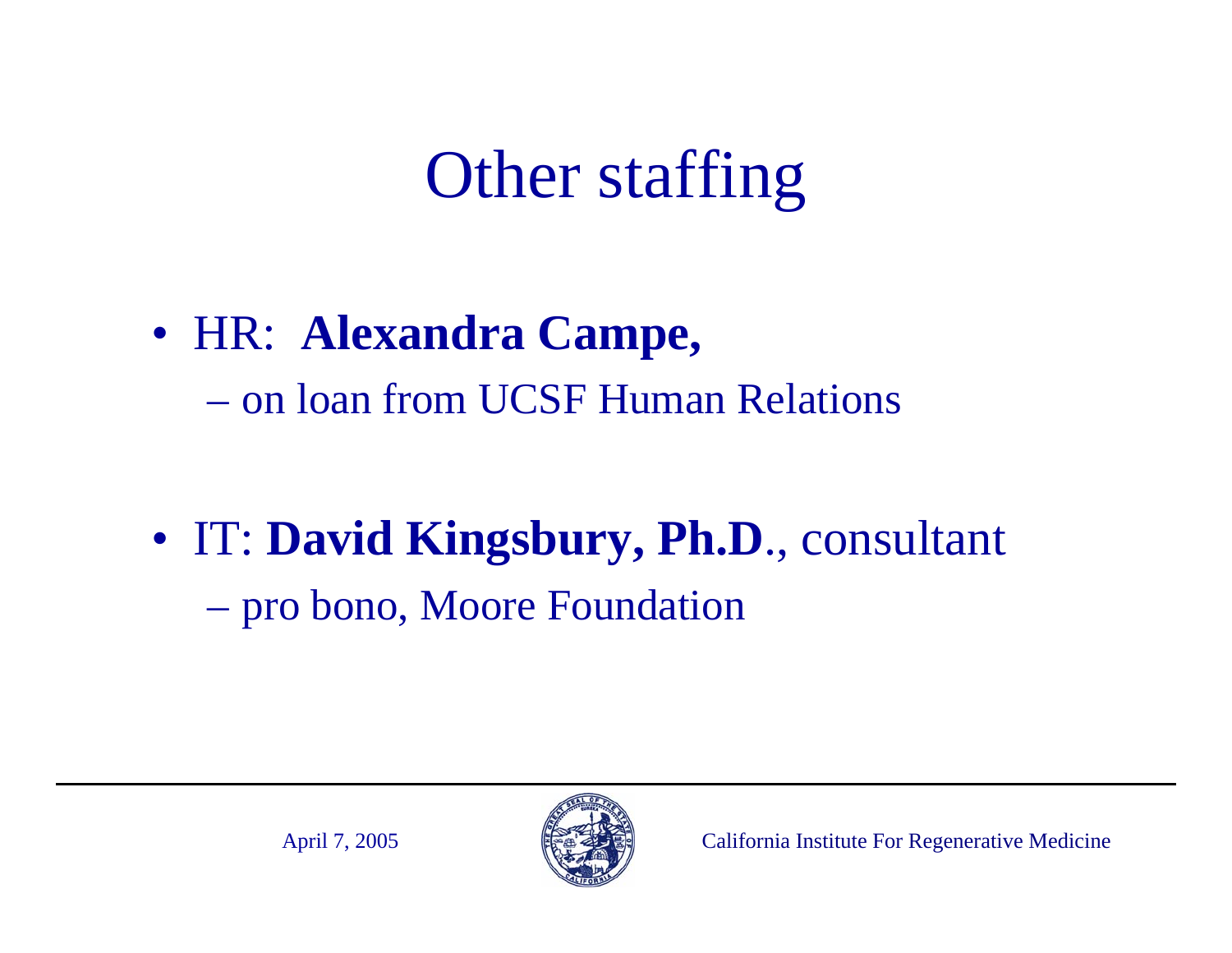# Scientific Community Outreach

#### **Mary Maxon, Ph.D**. and **Zach Hall, Ph.D**.

- -meeting with San Diego stem cell researchers, March 18
- -meeting with USC, Cal Tech, City of Hope stem cell researchers, April 6
- -meeting with UCLA stem cell researchers, April 8
- -future meetings planned with other California scientists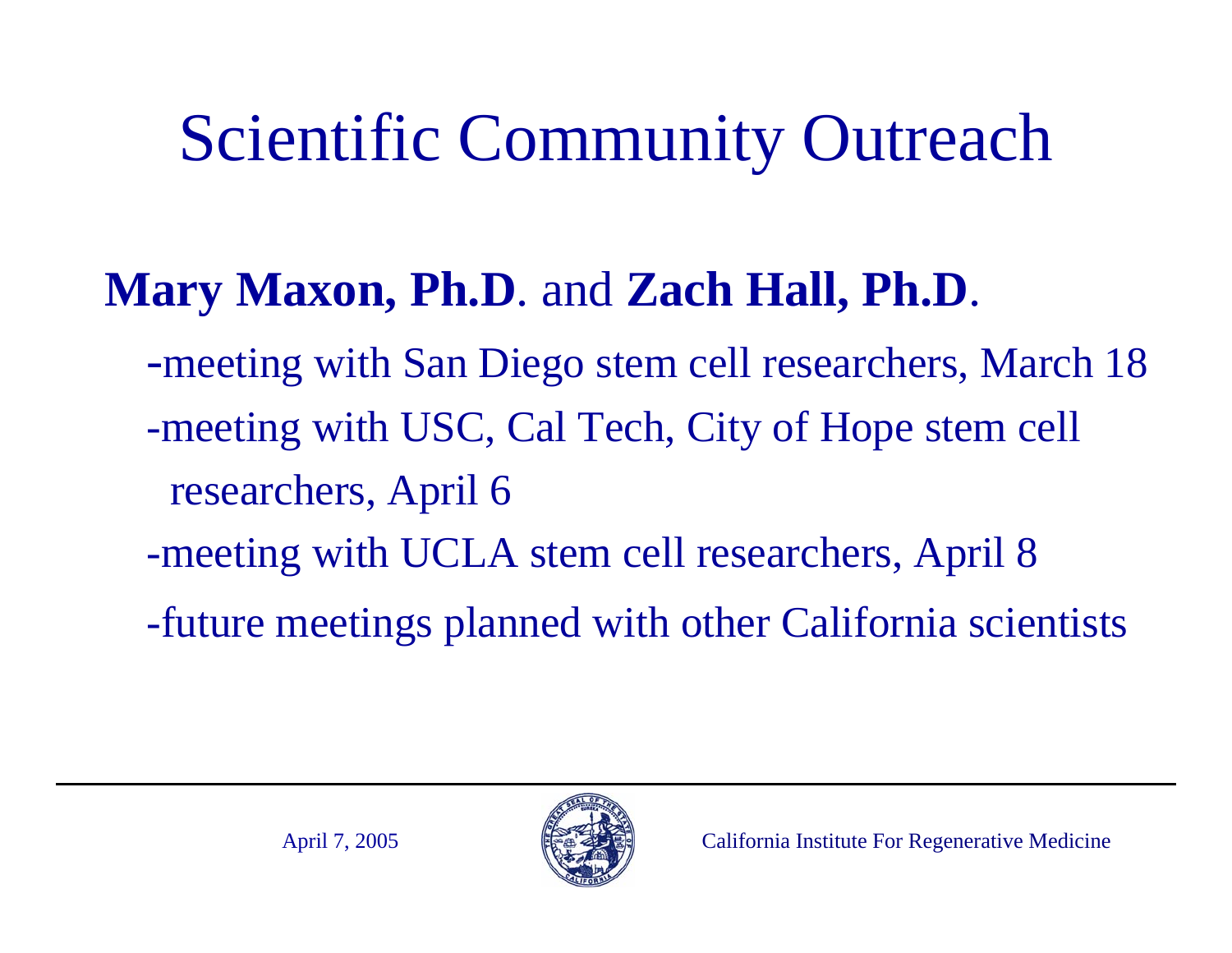# Scientific Planning

#### Scientific Strategic Planning

- meeting late summer
- $\mathcal{L}_{\mathcal{A}}$  planning committee (R. Gage, D. Melton, Z.Hall) plus others including patient advocate
- international leaders in stem cell research
- $\mathcal{L}_{\mathcal{A}}$  identify major scientific and clinical questions to be resolved
- what are barriers to progress?

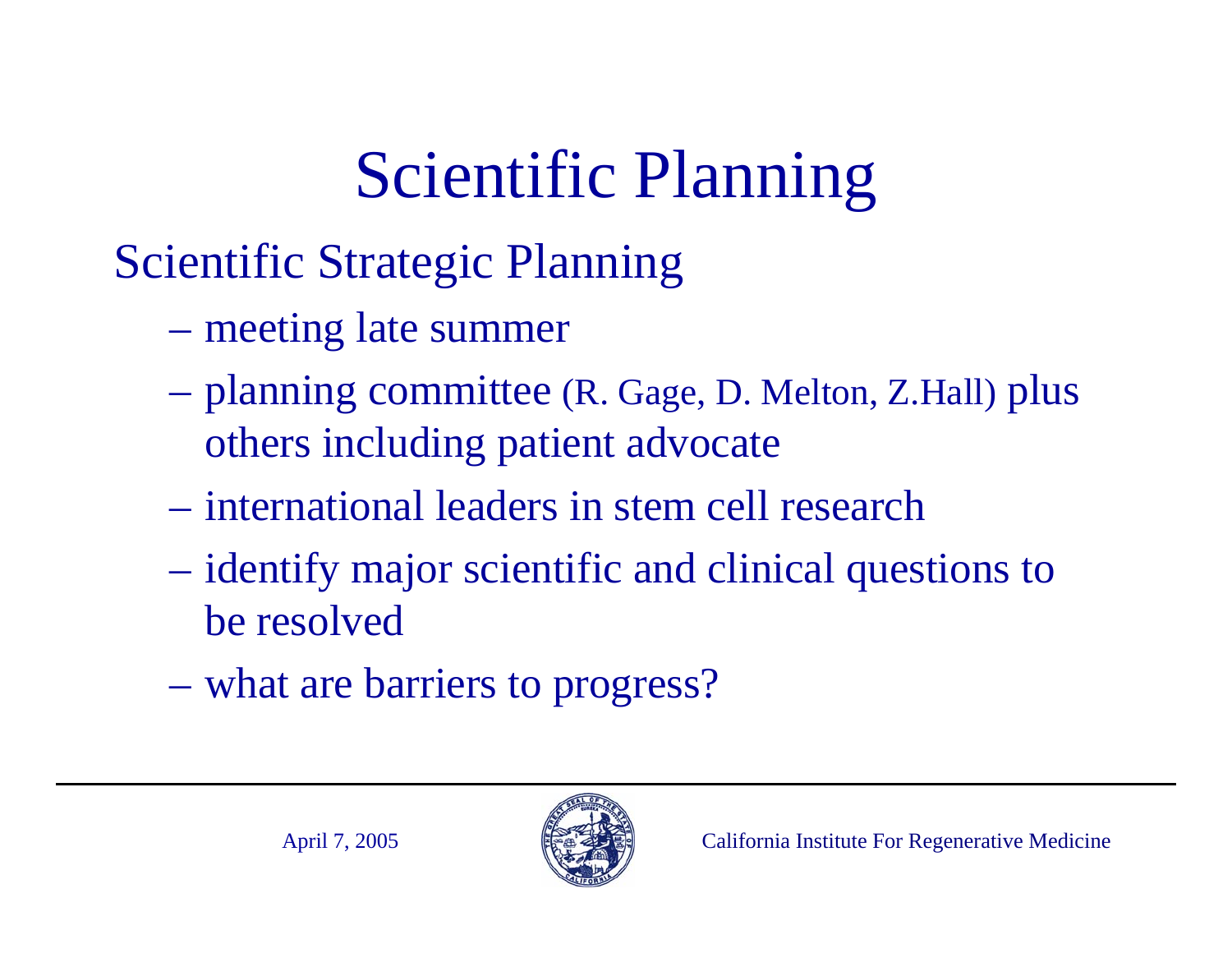## Provisional Schedule for Training **Grants**

- • **April ICOC meeting**: establish COI policies for Grants and Standards WGs, authorize RFA
- $\bullet$ RFA goes out in April
- •**May ICOC meeting**: appoint Grants and Standards WGs
- • **June:** first meeting of Standards WG to approve Interim **Standards**
- $\bullet$ **July/August:** Grants Review
- • **September ICOC meeting:** approve first round of Training Grants; approve Grants Policy Statement